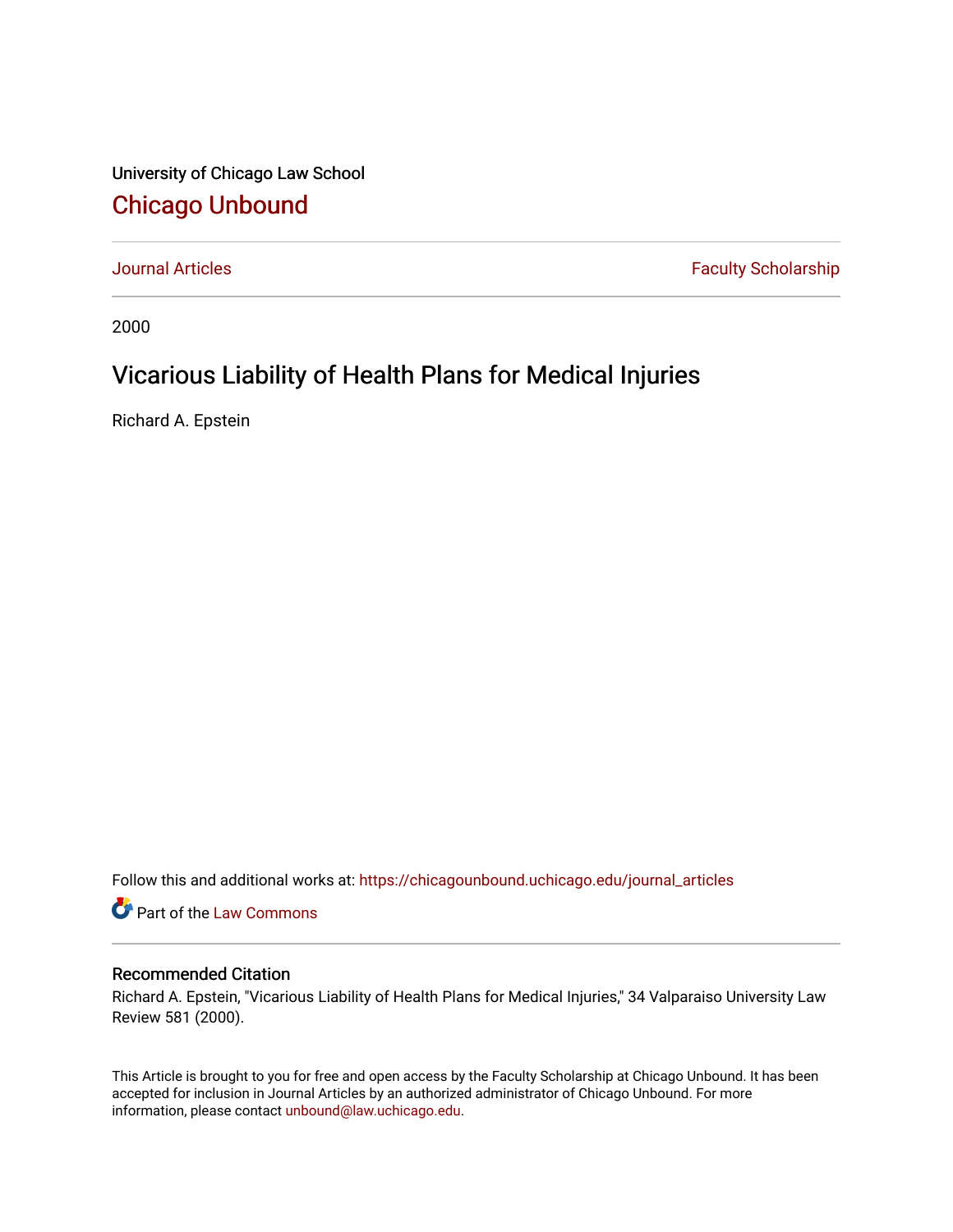## **VICARIOUS LIABILITY OF HEALTH PLANS FOR MEDICAL INJURIES**

#### Richard **A.** Epstein\*

Thank you Guido for that kind introduction, which shows that you have not forgotten my Yale credentials. But there is room, **I** think, for at least, this bit of correction of my personal historical record. The most powerful influences on me first came with my Oxford education. It may have been happenstance that **I** began my study of law with Roman Law, whose influence **I** have never escaped. Once I completed my English education, with its heavy emphasis on the common law of contract, property and torts, it inoculated me against some of the public law excesses of American legal education in general, and the Yale Law School in particular. Although **I** am often identified today with some segment of the Chicago School of Law and Economics, that understanding is somewhat incomplete. There is a sense in which the institution that gets you first keeps you for the longest. And for law at least, I remain part English in outlook, if not in accent, at least English law as it was understood in the mid-1960s when **I** studied there.

This English influence will prove itself again in this brief article on the role of vicarious liability and managed care organizations (MCOs) which has been in the news so much today. As usual, **I** think that the best way to cut into this problem is **by** indirection. The novelty of liability for MCOs is best placed in perspective **by** comparing the claims for liability here with those which could be made, both in England and the United States, **by** employees against their employers for work-related accidents.

We are fortunate today for the major reduction in the level of workplace injuries, a shift that is attributable not only to our legal rules, but also to the vast technological and industrial changes that have reduced our dependence on the dangerous trades, such as mining and railroading that loomed so large in the last half of the nineteenth century. Yet our current lack of concern about the accident problem should not be allowed to conceal the historical fact that liability for industrial accidents-those which arose out of and in the course of employment-

**581**

**<sup>\*</sup>** James Parker Hall Distinguished Service Professor of Law, University of Chicago. **My** thanks to Robert Alt, University of Chicago Law School, class of **2002,** for his valuable research assistance.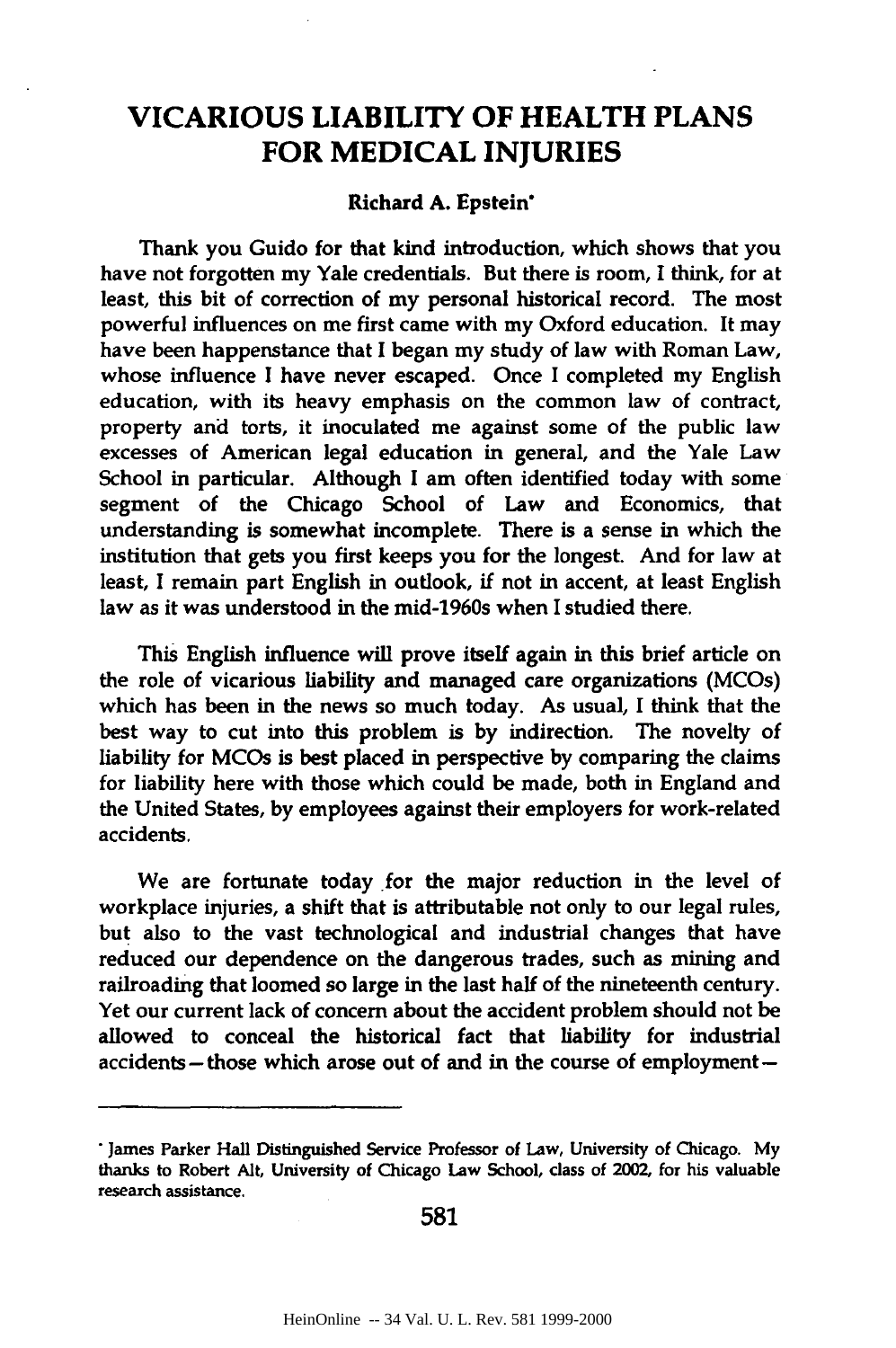gave rise to a political debate in the late nineteenth and early twentieth century that in its own way was as intense, if not more so, as the debate over employment discrimination and sexual harassment has been in the last part of the twentieth century. It seems fair to say that this issue above all was the one that separated the defenders of laissez-faire from their most insistent critics. It did so at a time when no progressive reformer would even have mentioned the right to health care on a list that included the traditional trinity of "food,. clothing, and shelter," which most people hoped they could afford from the take-home wages for a grueling day's work.

That said, the response to industrial accidents forced our nineteenth century forbearers into thinking about matters of *institutional* responsibility, even though the vast bulk of earlier tort law had been directed to questions of individual responsibility. Practically, the familiar debates in the classical tort law had to do with the boundaries between trespass and case as they applied to intersection collisions between two horse-drawn carriages. Theoretically, they revolved around the place of blameworthiness in a general theory of tortious responsibility. Representative of the older locus of concerns was, ironically, Oliver Wendell Holmes, in his classic *The Common Law,* published in **1881.1** To be sure, as a famous realist he began with the stirring and sonorous declaration: "The life of the law has not been logic: it has been experience."<sup>2</sup> He immediately follows with his famous observation about "the felt necessities of the time."3 But it was all show: within a page he was deep into the early forms of liability, on such topics as the role of vengeance and the control of mayhem. Yet, nowhere in his entire extended treatment of contract and tort does Holmes so much as mention, let alone undertake, any assessment of the legal transformations brought on by the rapid industrialization of the nineteenth century. Industrial accidents, assumption of risk, the fellow servant doctrine and vicarious liability make no appearance on his pages.

Notwithstanding the backward, historical bias of writers such as Holmes, the rise of large industrial corporations brought front-and-

**<sup>&#</sup>x27; OLIVER WENDELL** HOLMEs, JR., THE COMMON LAW (Boston, Little Brown & Co. 1881).

<sup>2</sup> **Id.** at **1.**

 $<sup>3</sup>$  "The felt necessities of the time, the prevalent moral and political thories, intuitions of</sup> public policy, avowed or unconscious, even the prejudices which judges share with their fellow-men, have a good deal more to do than the syllogism in determining the rules **by** which men are governed." *Id.*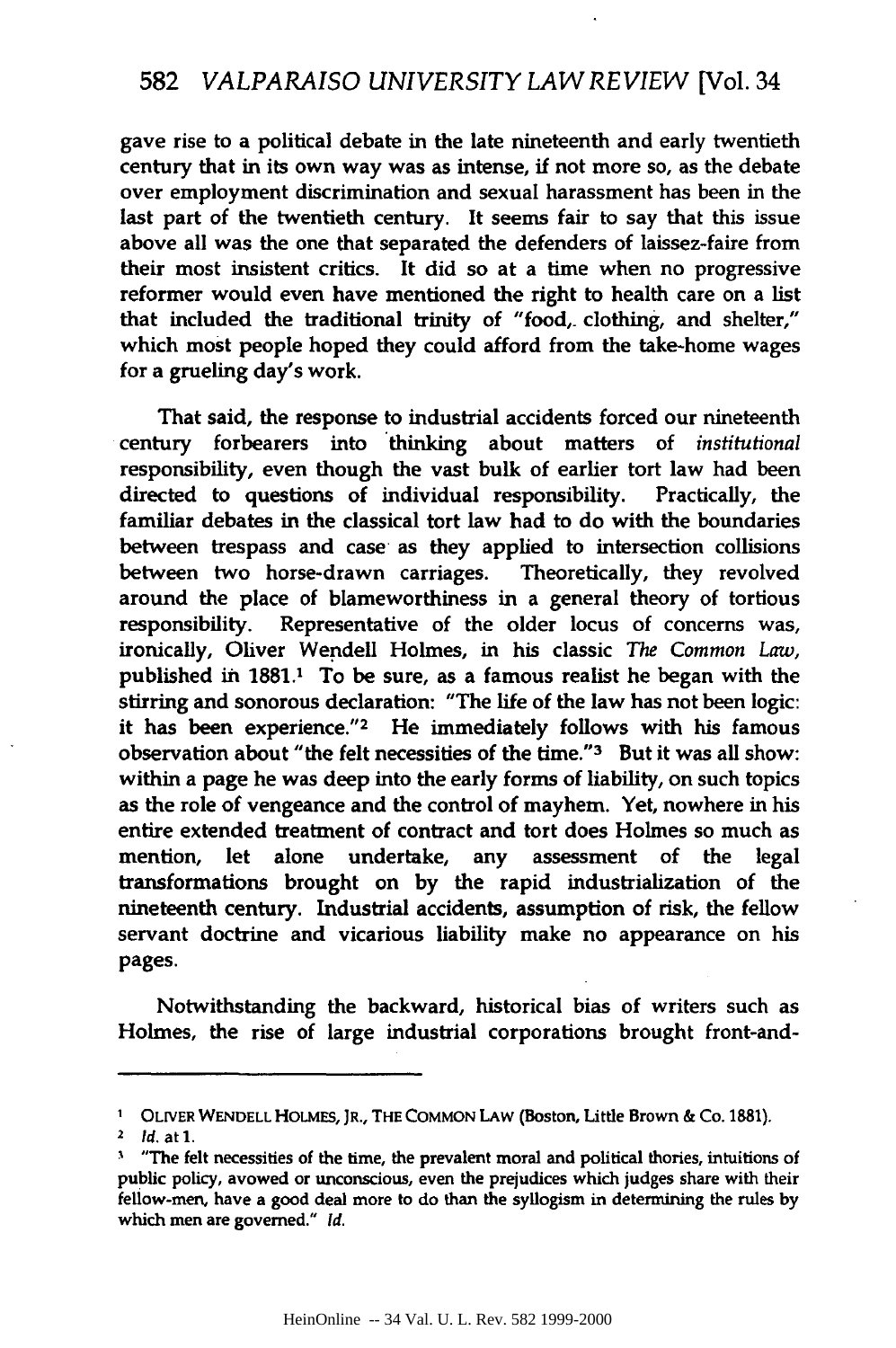center the question whether liability extended to the individual workman who committed the wrong, or moved beyond him to reach the firm that employed him. That question forced the courts to deal with the tension between principles of vicarious liability and those of freedom of contract in the workplace. The doctrine of vicarious liability in some inchoate form was always a part of the common law, but it was typically confined to actions of the servants that the master authorized. Blackstone put the matter, "As for those things which a servant may do on behalf of his master, they seem all to proceed upon this principle, that the master is answerable for the act of his servant, if done **by** his command, either expressly given, or implied: *nam qui facit per alium facit per se"* (he who acts through someone else acts for himself).<sup>4</sup>

Yet, this formulation did not reach the key cases of accidental harms that mark the rise of large, impersonal organizations. Explicit or implied commands kept faith with the principle of personal blameworthiness, but with industrialization, there were few explicit commands to commit accidental wrongs, and only an artful interpretation of individual facts could generate the implied command necessary to create liability. To **fill** that gap, the principle of vicarious liability expanded so that it reached all actions "arising out of and in the course of employment."<sup>5</sup>

In truth, there was a fair bit of intellectual resistance to the idea of holding the firm responsible for the transgressions of its workers. Holmes himself pronounced the rule anomalous precisely because it clashed with the bedrock principle of blameworthiness that limited each person's responsibility to his or her own individual actions.6 It was easy to tie this principle of individual responsibility to traditional human virtues of self-reliance and self-sufficiency. But it was, and is, somewhat more difficult to see why one person, or why one group of shareholders, should be held vicariously responsible for the actions of individual workers.

These nagging academic and philosophical doubts, however, did not prevent the legal system from responding powerfully to the changes in

**<sup>4 1</sup>** WILLIAM BLACKSTONE, COMMENTARIES ON THE **LAw** OF **ENGLAND** 429 **(1765).** For a case taking this position, see **Hem** v. Nichols, **91** Eng. Rep. **256** (Ex. **1708).**

*s See, e.g.,* Limpus v. London General Omnibus Co., **158** Eng. Rep. **993** (Ex. **1862);** River Wear Commissioners v. Adamson, 2 **A.C.** 743 (H.L. (Eng.) **1876).**

**<sup>6</sup>** Oliver Wendell Holmes, *Agency,* 4 HARV. L. REV. 345 **(1891) ("1** assume that commonsense is opposed to making one man pay for another man's wrong unless he has actually brought the wrong to pass.... I therefore assume that common-sense is opposed to the fundamental theory of agency **..** *"). See also* THOMAS BATY, VICARIOUS LIABILITY **(1916).**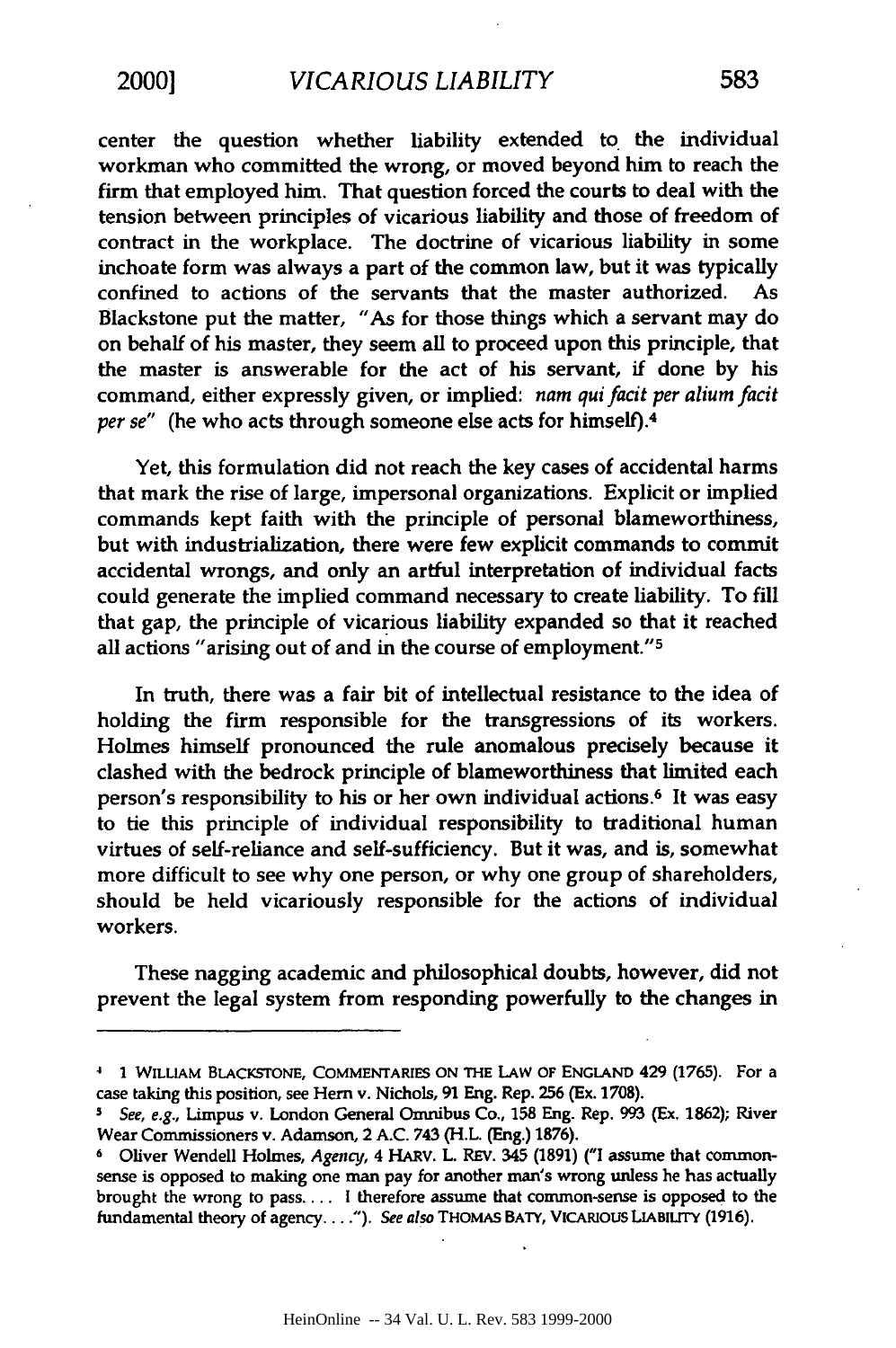the form of industrial organization. With a little invention courts were prepared to apply the doctrine of vicarious liability to hold the firm responsible to strangers and passengers who were injured **by** its employees acting within the scope of their employment. The rationales for this outcome were, and remain, frankly instrumental.7 It was thought inappropriate that innocent individuals should go without compensation from the firms that stood to profit from the actions of its workers. It was thought to be an invitation to bad conduct to allow the large industrial complex to hide behind the insolvency of its workers who had inflicted serious injuries on persons who were not part of the firm. It was thought that liability on the firm would induce it to select careful workers, to supply them with the right equipment, to assign them to the proper tasks, and to monitor their behavior. It was thought that vicarious liability would ease the need to police the merits of each of these firm decisions, and thus help curb any temptation of the firm to delegate dangerous tasks to untrained workers, **by** counting on their putative insolvency to insulate the firm from tort liability.8

The truth be told, we have not retreated one iota from these general rationalizations for vicarious liability in the twentieth century because these rationales seem to be, if anything, more robust today than they were one hundred years ago.<sup>9</sup> The upshot of this position was that the railroad was answerable to the passenger, the pedestrian and the neighbor. They were not required to bring suit against the engineer or conductor (assuming they could determine which of them had failed in the mishap), but could hold the firm responsible without having to first penetrate the layer of individual responsibility. The firm, of course, for its part could turn around to sue the individual worker, assuming he was solvent, for his own personal derelictions. But actions of this sort were few and far between, although it seems likely that discipline or dismissal did follow from individual misdeeds. The remarkable expansion of vicarious liability in these cases belies any effort to insist

**<sup>7</sup>**For an early account, see Young B. Smith, Frolic and Detour, **23** COLUM. L REv. 444 **(1923).**

**<sup>8</sup>** Note that this tendency always is present, but is counteracted **by** other tendencies as well. After all, the untrained or incompetent worker is just as likely to damage firm equipment or hurt other employees, both of which consequences will redound to the disadvantage of the firm. But in some contexts, the potential liabilities averted could justify the incremental risks of exposure, so the point continues to be of concern even today, especially in the delegation of certain dangerous tasks to other firms with more limited resources.

*<sup>9</sup>* See, e.g., Alan **0.** Sykes, The Economics of Vicarious Liability, **93** YALE **L.J. 1231** (1984).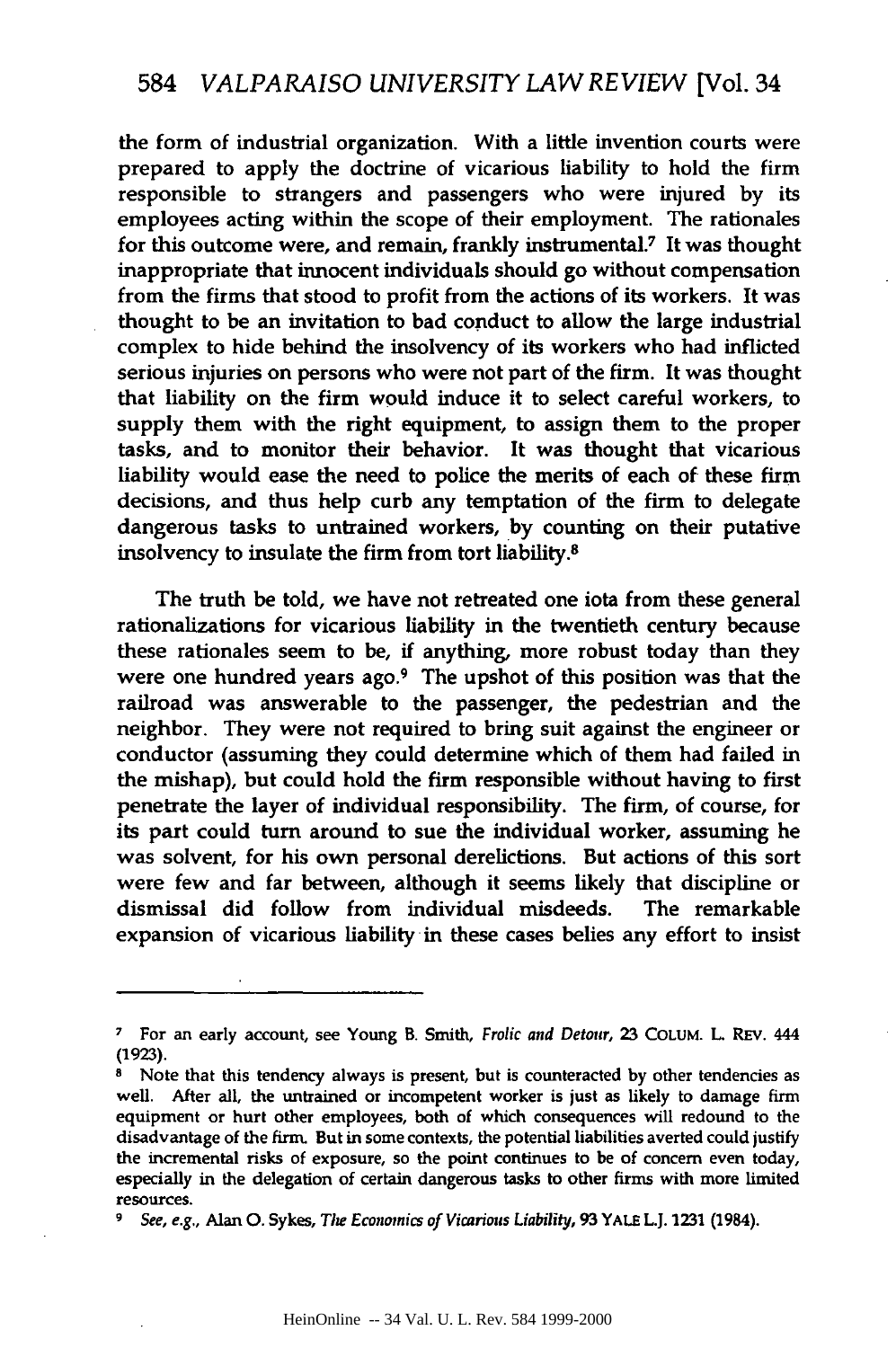that the judges, as members of the dominant social class, manipulated legal rules to protect their industrial patrons.

**By** the same token, the law could not ignore the competing principle of freedom of contract. That principle of course **had** no sway whatsoever in those cases where railroads burned crops near the tracks, or injured innocent bystanders. But freedom of contract could have been invoked to limit the liability of the railroads to their passenger; indeed, after a fashion it did, since the rules of common carrier liability would exempt the railroad from harms attributable to Acts of God or violent acts of third persons. But even here, there is normally little that any passenger can do to learn of latent defects in the operation of railroads or take steps to counter the dangers that he observes. The nineteenth century cases thus took the position that the railroad was, in general, obliged to observe "utmost care" in the preparation of its roadbeds, cars and machinery; however, it was not held to the same high standard with respect, for example, to the shoveling of snow along the stairs leading to the train station, where the individual passenger has the means for selfprotection.10 In effect, there was probably little pressure for deviation from the legal default rules in these cases. Contracting costs are high with passengers that rapidly come and go on the lines; and public disclaimers of liability were not the best way to attract business.

The situation with employees raised rather more substantial contractual problems. In dealing with these workers, the firm recognizes that the workers have large amounts of control over the equipment and premises that they use, and thus can do much to cause or prevent accidents in the workplace. In this setting, the principle of vicarious liability cannot be justified as a means to protect strangers, even if it could be invoked in order to expose the firm to liability for the wrongs that one workman does to another.

At the same time, there were serious counterweights. Under the socalled "fellow servant" or "common employment" doctrines, the common law courts erected a strong default presumption that the

**<sup>10</sup>** See Kelley v. Metropolitan R.R., 20 **N.E. 383, 385** (N.Y. **1889)** (per Peckham, J.). Ironically, some modern cases appear to *cut back* on the liability of railroad company for latent dangerous conditions **by** substituting the standard of ordinary care for that of utmost care. See Bethel v. New York City Transit Auth., **703 N.E.2d** 1214 (N.Y. **1998).** Yet other cases keep the standard of "utmost care" in cases where passengers have better control over the dangerous instrumentality, as in removing packages from overhead bins. See Andrews v. United Airlines, 24 **F.3d 39** (9th Cir. 1994) (denying summary judgment to airline under California utmost care standard).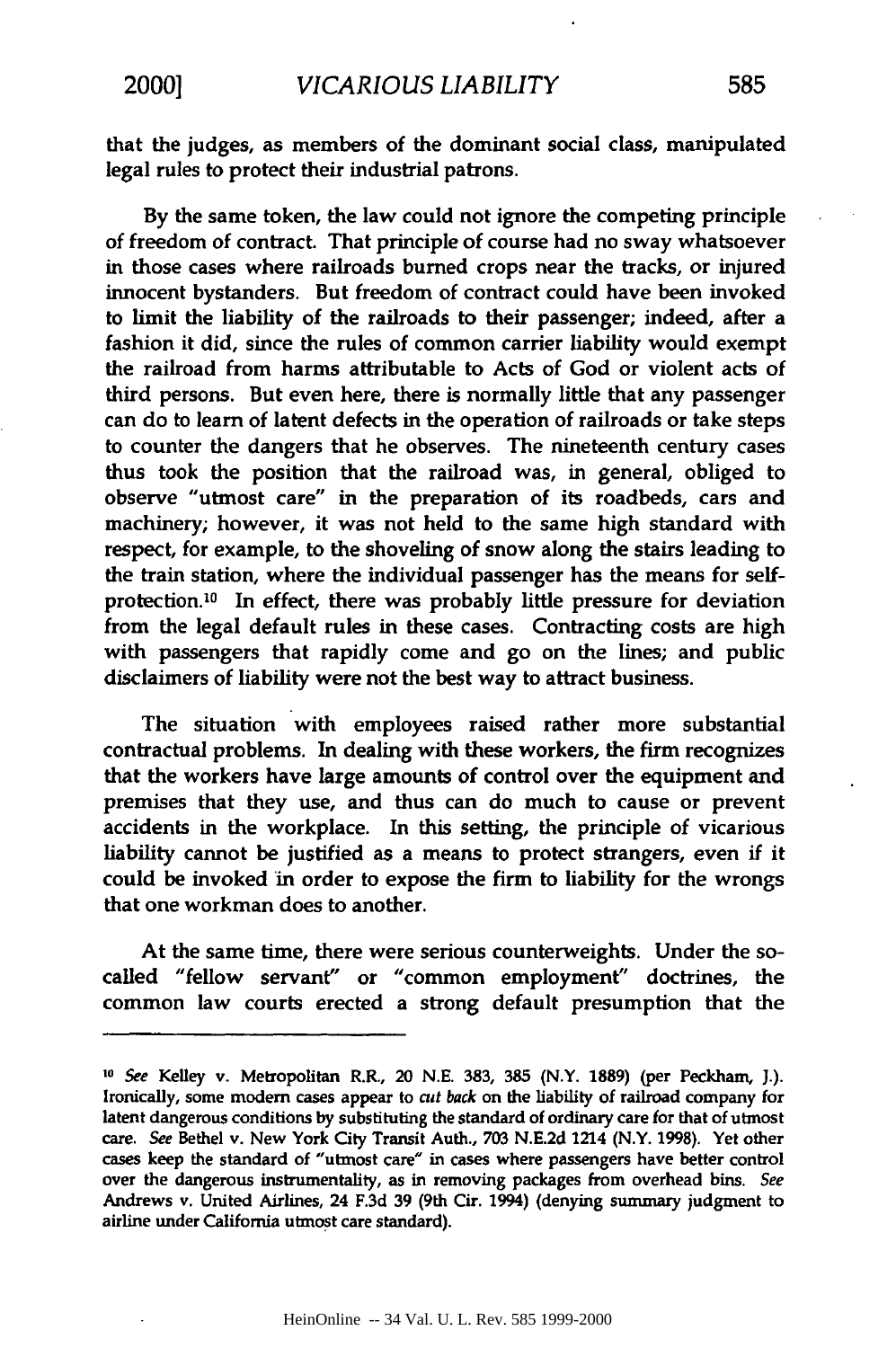worker was "deemed" to assume as against the firm the risk of injuries arising out of the course of employment.<sup>11</sup>

Even if we reject this artificial deener, there is another way to think about this issue that will lead to the same conclusion in many cases. Here the initial move is to note that the employer and his workers all stand in direct relations with each other. The doctrine of freedom of contract says that the employer could contract with all its employees to either eliminate or cap that loss. In this setting, we do not have the specter of imposing liability on strangers, for there seems good reason to believe that no employee would give up the right to recover for accidents in the event of injury unless he received, either in wages or collateral benefits, something in exchange. Similarly, in this setting, we do not have the situation where the firm might wish to contract out liability because the worker, or his own gang or team, can do more to prevent accidents than the firm itself. There is, moreover, likely to be some variation in the ideal regime given the different patterns of firm organization. We should not therefore treat it as a sign of industrial recalcitrance that some employers eliminate the prospect of suit while other employers continue to honor their common law liabilities.

The question here is whether the firm and worker can find some system that works to minimize the expected losses for accidents. On that issue we can take a leaf from our learned moderator, Guido Calabresi, to ask whether the common law regime of negligence cum contributory negligence minimized the sum of accident costs, the cost of their prevention and the cost of administering the system. The movement toward contracting out that was widely, but not universally, observed in the mines and the rails suggest that the common law rules were inefficient in at least some settings. For a risk averse worker, the uncertainty in recovery was doubtless a serious disadvantage; both sides would be unhappy about the high costs of litigation; and both parties would ask whether negligence and contributory negligence subjected both sides to the right incentives to take care.

Therefore, when we look to established practices in these firms, we often find that they contracted out of tort liability. But it hardly followed that there was any universal movement to adopt a defense of assumption of risk **by** contract that afforded no compensation at all in

*<sup>11</sup>* See Priestly v. Flower, **150** Eng. Rep. **1030** (Ex. **1837).** This carried over into American law in **Farwell** *v.* Boston *&'Worcester R.R. Corp.,* 45 Mass. 49 (1842).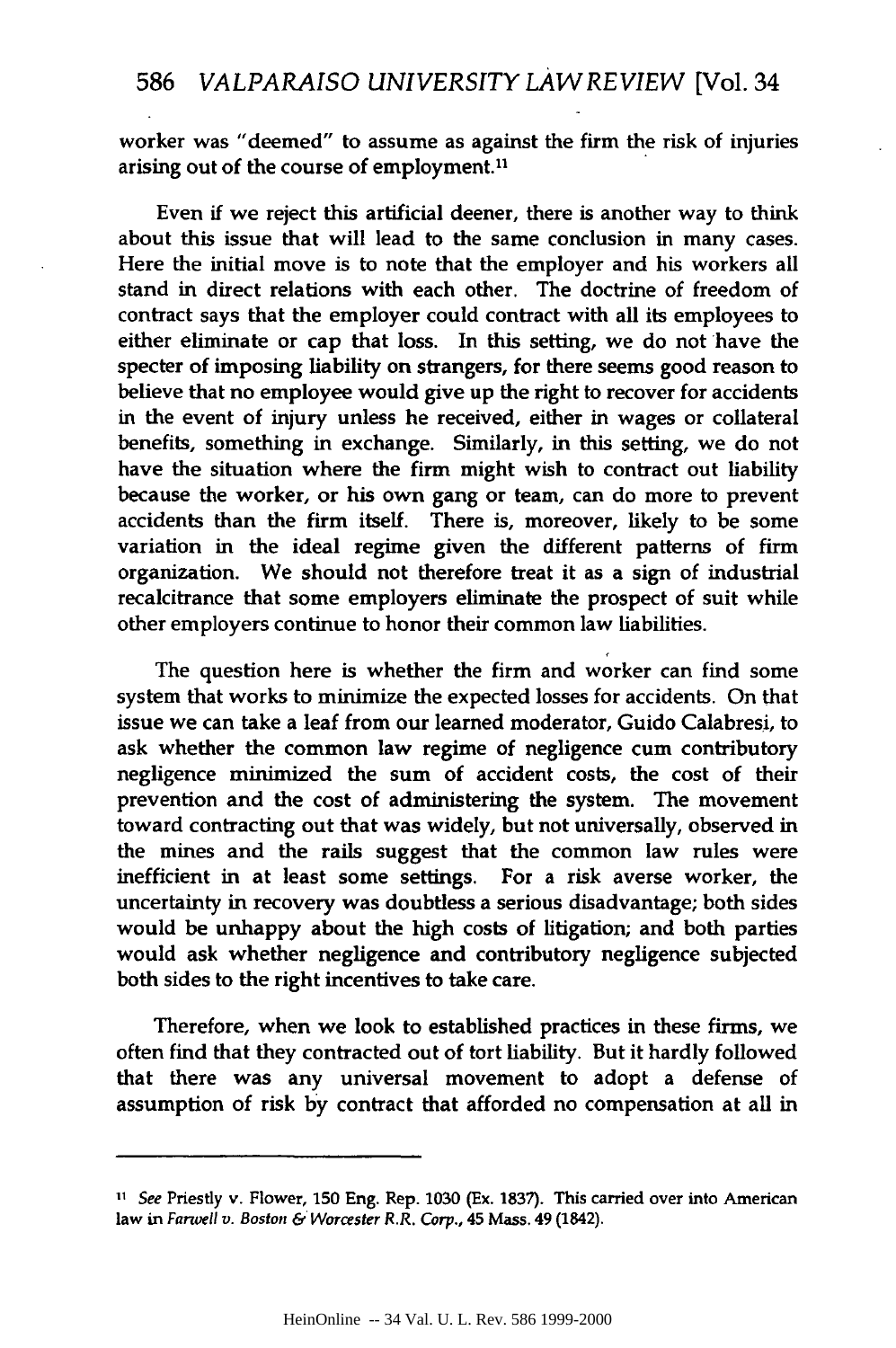the event of injury. Rather, in many instances, we know as early as the 1860s and 1870s that workers and firms often contracted into a system that on virtually all essential features adumbrated the workers' compensation systems that were later introduced **by** statute, first in England and then in the United States.12 That result comports perfectly well with a model that holds that one function of the law (whether we call it torts or contracts does not matter too much for these purposes) is to set default terms which the parties can contract around if they so choose. It does not, however, comport well with the notion that waivers of liability were always forms of exploitation that left workers worse off than they would have been if they had never undertaken employment in the first place. That view might well jibe with certain progressive instincts on the subject, but it does explain the *substitution* of one liability regime for another, especially one that offers, as the traditional workmen's compensation bargain did, the quid pro quo of greater *coverage* in exchange for smaller guaranteed payments. **I** conclude therefore that in dealing with workplace injuries, the principle of vicarious liability only sets up the prima facie case that holds the worker responsible for the actions of another coworker. Yet, that is subject to a defense based **on** assumption of risk or freedom of contract, where the burden then shifts back to the worker to explain why the consent was unfairly obtained. Where there was union intervention (as was frequently the case) or familiar terms that were widely accepted within the industry, it is very difficult to overcome the presumption of contractual regularity unless we choose to treat the worker as the ward of the state.

#### Health Care.

The great question that faces us at the end of the twentieth century does not concern industrial accidents, but medical accidents that arise out of the provision of health care services. During the nineteenth century there was little if any serious liability for medical malpractice. It was yet another one of those subjects that nowhere appears in Holmes' *The Common Law.* The explanation for the relative dearth of malpractice cases probably lies in the prosaic truth that the level of medical error was so high that it was almost pointless to distinguish between cases of negligent and non-negligent error.13 It is only when the level of medical

<sup>12</sup> Richard **A.** Epstein, The Historical Origins and Economic Stncture of Workers' *Compensation,* **16 GA.** L. REv. **775 (1982).**

**<sup>13</sup>** See Mark Grady, *Wlty* Are People Negligent?: Technology, Nondurable *Precautions,* and **the** *Medical Malpractice Explosion,* **82** Nw. **U.** L REV. **293 (1988).**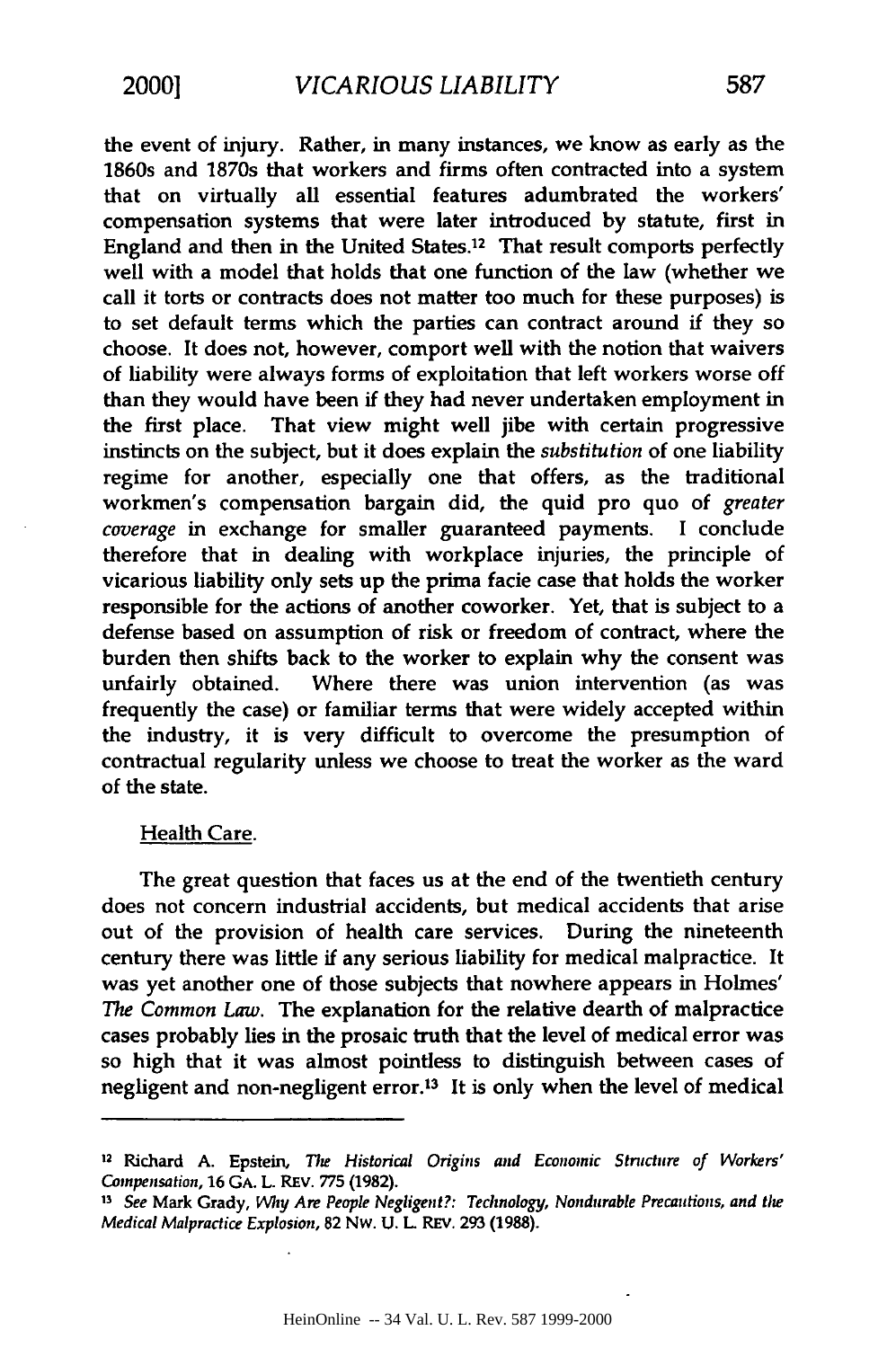## **588** *VALPARAISO UNIVERSITY LAW REVIEW* [Vol. 34

care becomes sufficiently sophisticated that we can afford the luxury of distinguishing between cases of medical negligence and those of simple error, as the law routinely does today.<sup>14</sup>

However, we have to face exactly the same question today that was faced with industrial accidents over a century ago: Do we have a rule that allows the physician and patient to contract out of the negligence system, with or without the creation of any substitute system of contractual liability? When that question was fought out in the context of the liability of hospitals and individual physicians for tort liability, the freedom of contract position lost<sup>15</sup> for reasons that are not persuasive.<sup>16</sup>

The dislocations of the tort system in the area of ordinary malpractice actions are familiar enough. The costs of litigation are skyhigh since each disputed case calls forth legions of experts on both sides of the line. The uncertainty in payouts place additional burdens on individual patients and even on -large institutions that struggle to balance their insurance portfolios. The error rates in adjudication tend to dull the desirable incentive effects of the tort rules. And, the feedback mechanism is most imprecise since the lag in litigation means that individual defendants are held liable for technologies that have already been displaced in the ordinary course of medical progress. Too often the purpose of the system often seems to be to maximize (the sum of) accident, prevention and administrative costs.

The problem of medical malpractice liability is less severe today than it was **25** years ago. Here it is not so much the ad hoc reform legislation that varies extensively state **by** state. Rather, much of the relief from pressure comes from improved technology that reduces the rate of failure in routine procedures (even if it may induce the undertaking of newer procedures with higher error rates that become the topics of litigation).

However, today, a new villain has appeared on the scene: the **MCO.** The rise of the **MCO** is a long and complex story and this Article shall

*<sup>11</sup>* See Hirahara v. Tanaka, **959 P.2d 830** (Haw. **1998).**

*<sup>15</sup>* See Tunkl v. Regents of Univ. of Cal., **383 P.2d** 441 (Cal. **1963).**

**<sup>16</sup>**See Richard **A.** Epstein, Medical Malpractice: The Case for Contract, *1* AM. B. **FOUND.** RES. **J. 87 (1976)** [hereinafter Epstein, Medical Malpractice]. For similar views, see Glen **0.** Robinson, Rethinking tire Allocation of Medical Malpractice Risks between Patients **and** Providers, 49 LAW **& CONTEMP.** PROBS. **172 (1986).** For the opposite position, see Patrick Atiyah, Medical Malpractice **and** the Contract/Tort **Boundanj,** 49 **LAW & CONTEMP.** PROBS. **287 (1986); PAUL** WEILER, **MEDICAL** MALPRACTICE **ON** TRIAL **113 (1991).**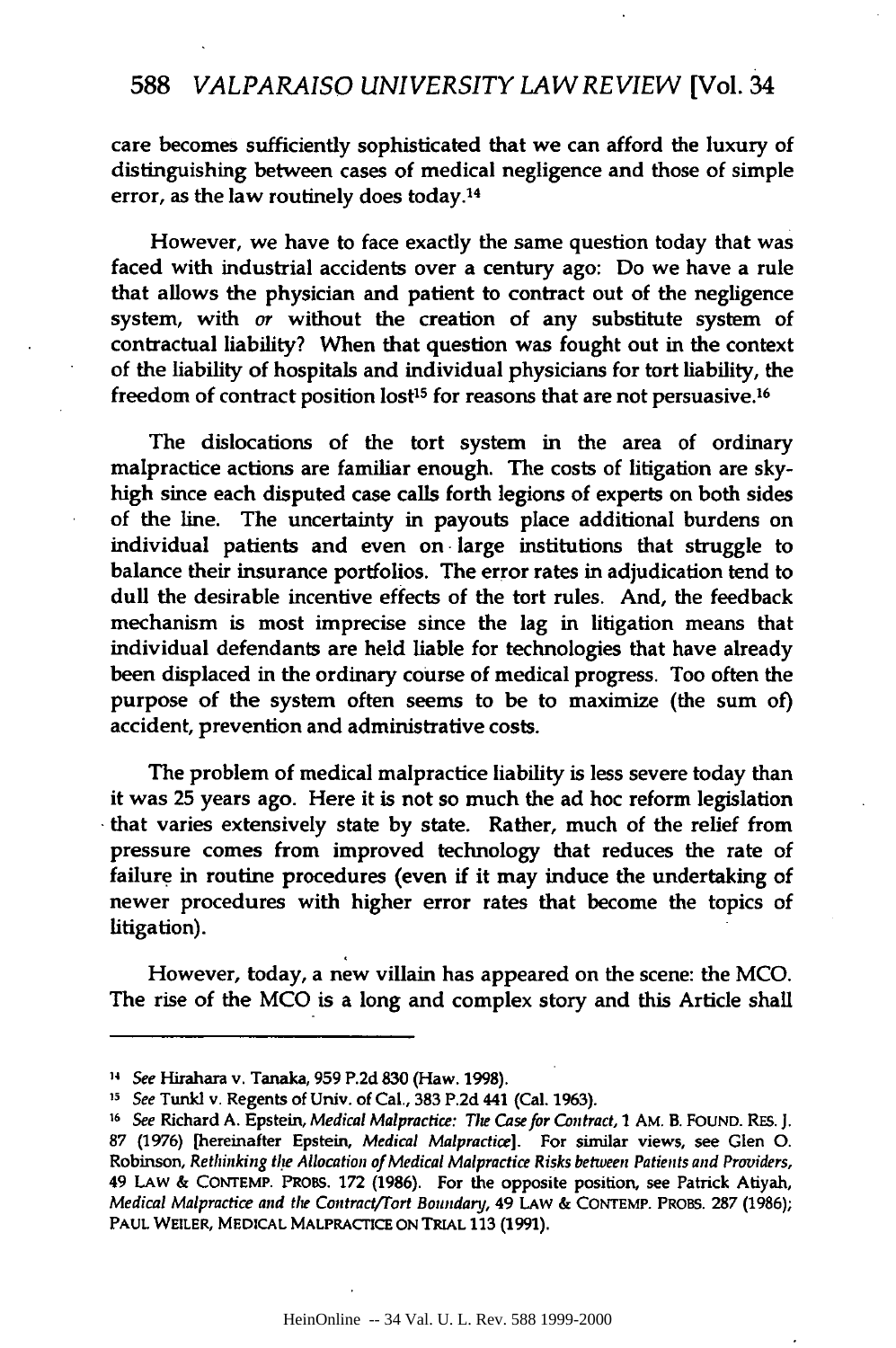give only the barest outlines **of** it.17 Health care (of which medical care is the largest element) has two components. The first is routine care which can be budgeted like rent, food or perhaps education. Current revenues are sufficient to cover current costs, so that insurance is not worth the administrative burden that it imposes. But health care also has a strong probabilistic element. There is a small probability that even healthy persons will suffer enormous losses with which neither accumulated savings nor current earnings can cope. To **fill** that void, individuals often seek to purchase health care insurance. But that strategy solves one problem only to create a second. Physician and patient work together to get the finest possible care at the expense of other individuals. Ex ante, all members desire sensible coverage at affordable prices. Ex post, the sky is the limit for a family member in dire straights. So long as the expected benefit of treatment is perceived as positive, the suffering patient does not care that its value is far below its expected cost to others.

To offset the problem of excessive consumption of medical services, we often ask our health care providers to ration services in order to restore some balance between the financial and the human sides of the program. The health plans have the unenviable task of acting as gatekeepers. For a fee they are asked to say "no" to you in individual cases, not because they hate you, though it seems as if they may, but rather because everyone knows that unless they say no to you in the individual case, the entire plan will unravel, first with one exception, then with a second, and finally with a third. **If** anyone were to look at the popular literature, MCOs have replaced insurance companies, banks, and railroads, as the devils of the twentieth century. Mainly they assume this role because they are the people who remind us that resource scarcity pinches even in an age of apparent abundance, and they do it in the worst of all possible situations - with expenditures that are worth making in some sense, but not perhaps quite worth the costs that they impose.

Now, it turns out through a whole variety of historical twists that the HMOs and the MCOs have been insulated from tort liability. Part of this odd development lays at the doorstep of ERISA,<sup>18</sup> whose preemption provision has been widely interpreted to afford health plans total

**<sup>17</sup>** For one account, see Richard **A.** Epstein, Managed Care *Under* Siege, 24 J. MED. & PHIL. 434 (1999). 18 Employment Retirement **&** Income Security Act of **1974, 29 U.S.C.** §§ 1001-1461 (1994).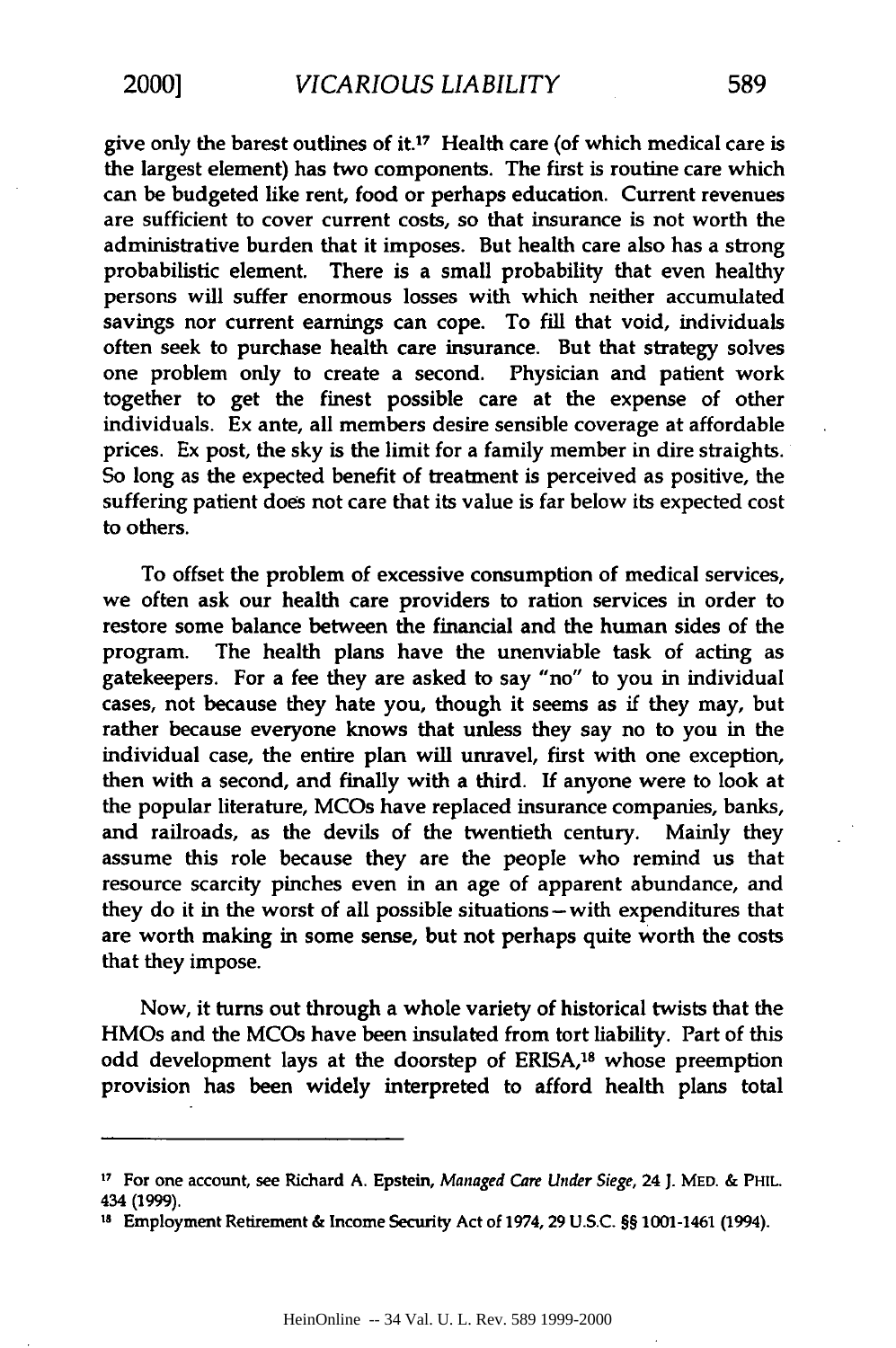immunity against tort action for the negligent management of the health plan's obligations toward its patients.<sup>19</sup> But can the barricades remain stout when it is all too easy to turn against our gatekeepers and argue that the treatments they deny, and the preconditions that they impose, demean the patient in his or her greatest moment of need? Worse still, the heavy hand of the health plan offers the individual physician or hospital a ready excuse against any charge of medical negligence: we would have done more **if** only that health plan had authorized treatment.

At this point, frustrated patients have joined forces with frustrated physicians to vent their collective spleen on MCOs. But in many cases they appear to be thwarted by the preemption provisions. As a matter of first principle, I can see no justification for the creation of a government immunity from liability in a tort system. But as a practical matter, the entire issue of ERISA preemption raises a rich irony, so long as it is understood as a *default* contractual provision which could be waived by the health plan if it so chose. Under that reading, ERISA may well introduce, by weird coincidence, the efficient contractual solution to the overall liability problem. The waivers are not forthcoming because it is more efficient to channel tort liability (if that is what it is) through direct actions against' the physician or hospital than to bring in third parties that are one degree removed from the actual treatment arena. It need not be the case that this judgment proves right in all cases. It is sufficient if it proves right in most cases when it is impossible to isolate out those cases of serious abuse for which direct health plan liability might be appropriate.

Yet, this solution has been under savage attack in litigation and in the legislative arena. More concretely, the strong anti-market rhetoric that characterized the attack on freedom of contract for workplace injuries reasserts itself in identical form in the modem context.20 The situation is regarded as exploitive and worse. Patients are thought to have insufficient information to make intelligent choices as to treatment. Their employers are said to care only about the cost of health care, and not about the benefits that it provides workers. The call for a Patients' Bill of Rights is heard around the realm. It matters not that the real Bill of Rights imposed limitations on government powers while the

**<sup>19</sup>** See Corcoran v. United Health Care, Inc., **965 F.2d 1321** (5th Cir. **1992).**

<sup>20</sup> See Herdich v. Pegram, 154 **F.3d 362, 374-75** (7th Cir. **1998),** rev'd, 120 **S.** Ct. 2143 (2000) ("[Market forces alone] are insufficient to cure the deleterious [e]ffects of managed care on the health care industry.").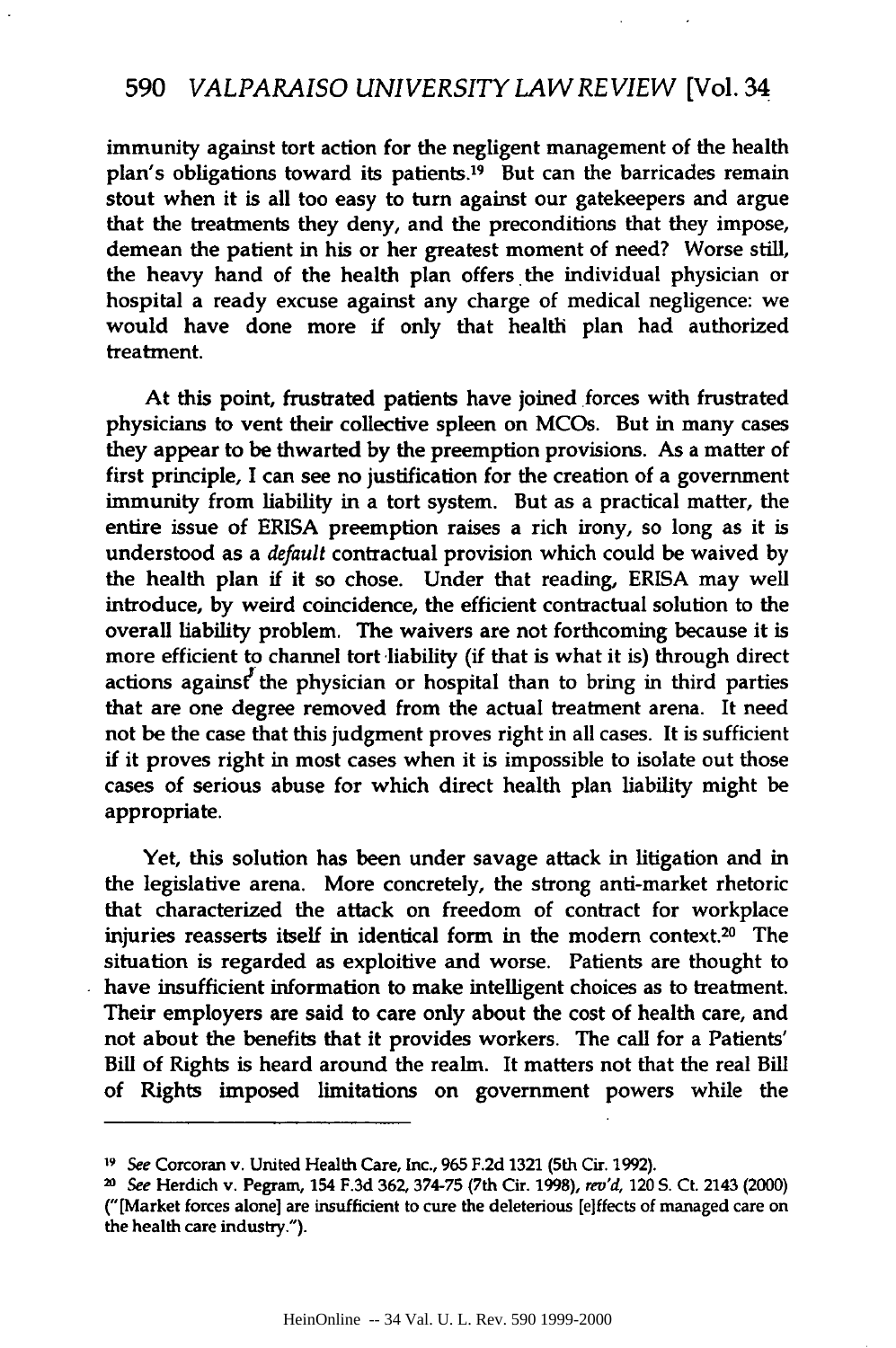proposed legislation under that name seeks to *increase* the scope of government power.

At present, it seems impossible to stop the steamroller and to maintain the contractual system which, however flawed, may be better than the alternatives that are proposed. Nonetheless, there are rejoinders on the substantive challenges just raised. Employers have to recruit workers, and good health plan coverage is a prerequisite that they can offer. It is **highly** fanciful to think that employers are indifferent to the health care offered to their employees. The absence of choice may be imposed once the health care plan is selected, but it need hardly be the case that employees have no voice in the selection of the health plan (or plans) or in the modification, amendment or rejection.

Nor is it clear that the substantive provisions that are commonly included in these Patients' Bill of Rights make sense. Broader coverage for mental health or alcoholism could easily be of benefit to a tiny fraction of workers but a net drain on the welfare of others. **If** so, then imposing comprehensive coverage does more than supply coverage that benefits workers and hurts firms (even if we put aside the wage and premium adjustments that this entails): It could easily work a wealth redistribution among workers that favors the less productive at the expense of the more productive.

To mention just one other common proposal, it may well prove unclear whether any additional levels of external review for the plans' denial of treatment will improve the accuracy of the underlying determinations. They might create a higher error rate at some additional cost, or they could easily give rise to a serious adverse selection problem in which a small set of desperate or troubled patients consume huge amounts of resources that might be better used in treatment rather than litigation.

In the alternative it could be said that an opportunity to be heard **by** an outsider will help induce a higher level of care at the treatment level, and increase the level of participant satisfaction in a program **by** affording legitimate processes that help legitimate otherwise controversial decisions. As a matter of first principle it would be very odd to see any health plan (any more than any public welfare agency) devote all of its resources to treatment and none of them to the delicate art of customer relations and grievance procedures. But if those benefits are true, then we should expect to see MCOs move to those needed protocols voluntarily precisely because they will be able to internalize

ć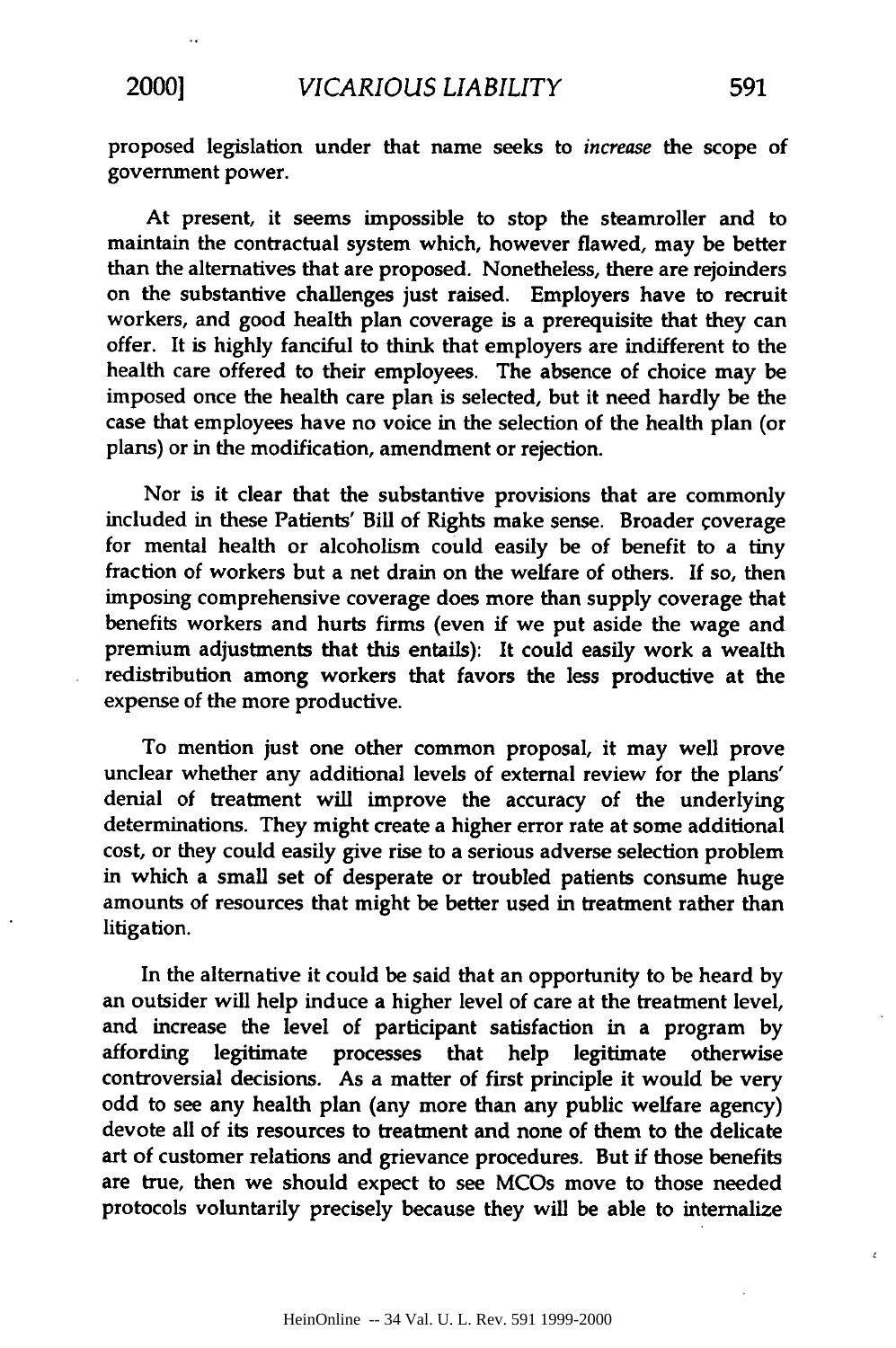the gains from these actions. Many MCOs have decided to make further efforts in this direction for just these reasons, at which point legislation could hamper the overall effort to improve relations in the plan/physician/patient triad **by** imposing requirements that do not meet the needs of any particular program.

That said, we now have a concerted effort **by** lawyers to bring direct actions (in tort of course) against health plan providers. In one recent case, *Petrovich v. Share Health Plan of Illinois, Inc.,21* a determined court held that the handbooks and brochures of the health plan carried with them the implied representation that physicians were in fact subject to the control of the health plans so that the imposition of vicarious liability was appropriate under the doctrines of apparent or implied authority. The net effect was that the joint contractual understanding between physicians and health plans that the latter were independent contractors (to whom the doctrines of vicarious liability did not apply) were of no effect, so that the older tort model of vicarious liability exposed the health plan to, it appears, liability not only for its own errors and omissions, but for any independent physician negligence.

Once again it is hard to predict the consequences of this new avenue of liability. One possibility is that it will simply redirect toward MCOs actions that would normally be brought against treating physicians and their own hospitals and practice groups. But alternatively, it could create a whole new dynamic in which patients and physicians settle their grievances in ways that allow the physician to join forces with the patient in attacking the health plan for its distant and hostile attitude to the welfare of plan participants. "Send them a message" has long been the stock war cry of able plaintiffs' lawyers, and it sounds better when brought against a distant corporation than against the local physician or hospital. Therefore, the change in the locus of litigation could do much to expand the total bill for tort liability.

Unfortunately, if that is the case, then what goes around will come around. We already know that many MCOs are on the financial ropes. For each one that falters or fails, the slack will have to be picked up elsewhere. Yet if all plans are hit **by** systematic pressures, then they could easily fold or limit or reduce services if employers and their workers find it unattractive to pay the outsized premiums needed to fund this litigation in the first place. **If** that is the case we may not have

**<sup>21 719</sup> N.E.2d 756 (111. 1999).**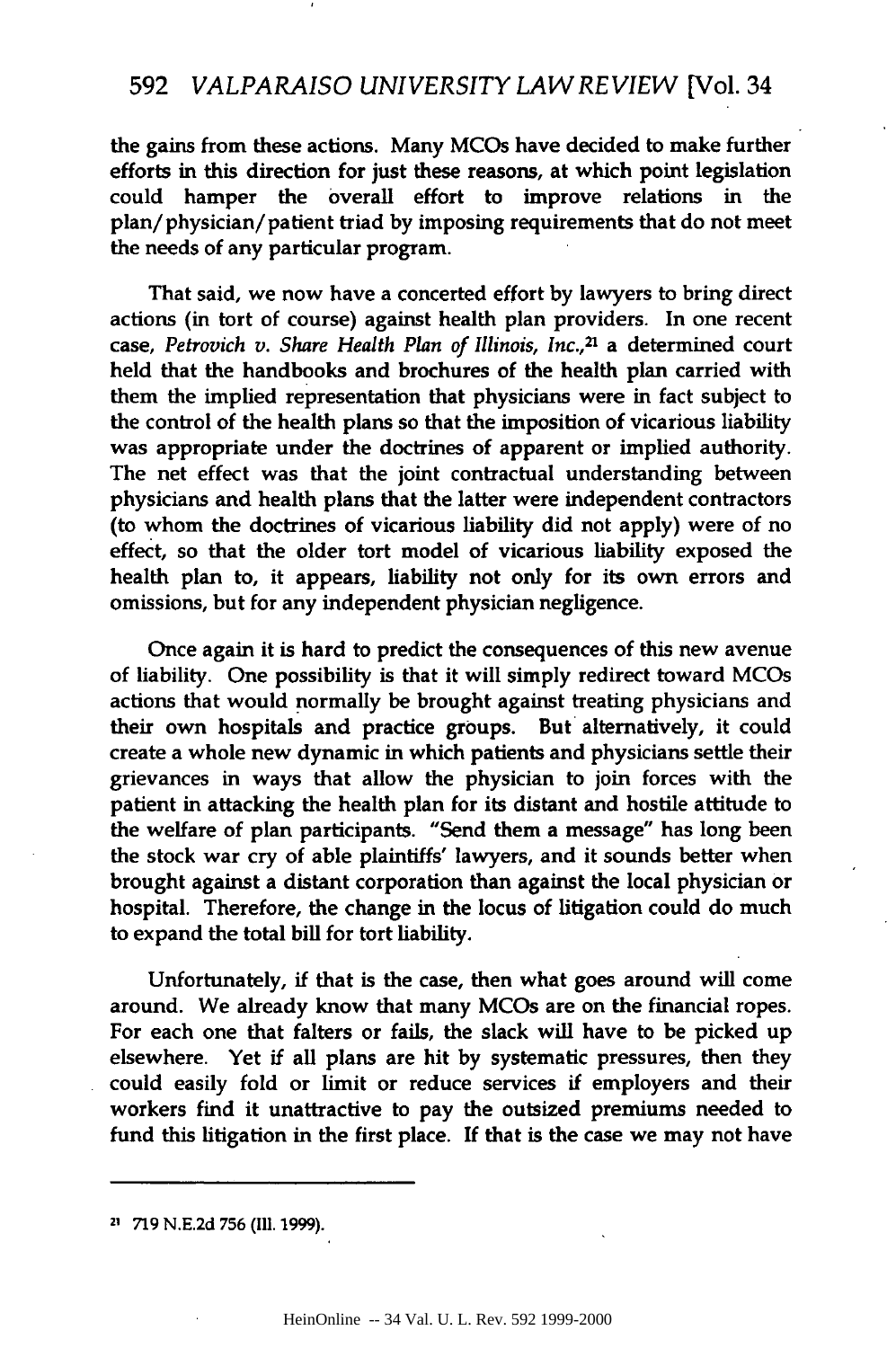the same "happy landing" that we had in the workers' compensation arena, when the state system proved relatively stable (at least until the onset of occupational diseases such as asbestosis) precisely because it borrowed so heavily from the private systems of workers' compensation that were already in place. But whatever the final resting place for the current legislative struggles, the conceptual issues have both similarities and differences to the battle over industrial accidents that was waged over one hundred years ago.

One final point is that it is doubtful that any system of medical nofault could work a tenth as well as the general workers' compensation formula. The idea of **tying** liability to accidents that arise out of and in the course of medical treatment is so broad and complex that the whole system is likely to flounder on the inability to give any workable account of what counts as a compensable event.<sup>22</sup> So in the absence of that fix, it seems clear that the most that we can do is impose ordinary standards of reasonable care on the health plan, with all the ambiguity that this entails.<sup>23</sup>

Therefore, in the end, it is more important to dwell on the structural similarities between the older workers' compensation dispute and the modem struggles over the liability of health plans for medical injuries. So long as health plans, physicians, patients and employers have contractual arrangements with each other, it is best to let these run their course than to replace them with complicated legislative initiatives that may have complex unintended consequences which only some new scheme of legislation can correct.

The optimal contractual solution will look far different from the proposed legislative initiative. The traditional immunities that the **MCO** enjoys would (if allowed) probably remain in place, such that the individual patient's only action would **lie** against the physicians and the physician groups under traditional medical malpractice liability, unless contractual relief were afforded there, as **I ,** for example, urged nearly **25** years ago.<sup>24</sup> But there is little possibility that the pendulum will swing to

**<sup>22</sup>** *See* Robert Keeton, *Compensation for Medical Accidents,* 121 **U.** PA. L. REV. **590 (1973).** For an effort to resurrect the no-fault ideal, see Paul Weiler, *The Case for No-Fault Medical Liability,* **52** MD. L. REV. **908 (1993).**

**<sup>23</sup>** *See, e.g.,* Managed Health Care Insurance Accountability Act of **1999,** codified at **CAL. CIV. CODE** § 3428(a) (West, WESTLAW through **1999** portion of **1999-2000** Reg. Sess. and 1st Ex. Sess.).

**<sup>24</sup>** *See* Epstein, *Medical Malpractice, supra* note **16.**